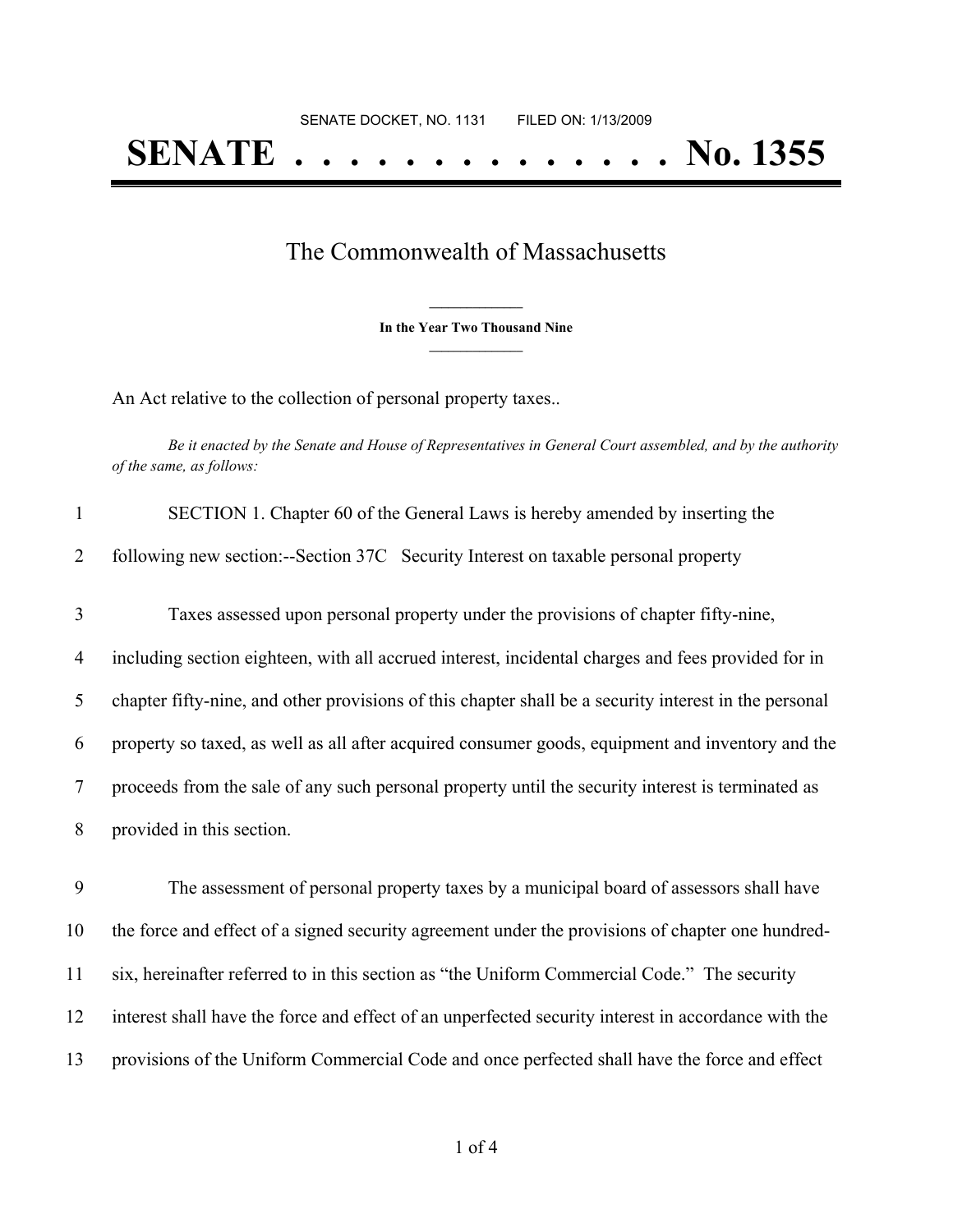of a perfected security interest in accordance with the provisions of the Uniform Commercial Code.

| 16 | The unperfected security interest shall be perfected upon: (1) nonpayment of the tax,                |
|----|------------------------------------------------------------------------------------------------------|
| 17 | including partial nonpayment, fourteen days after the mailing of a demand in accordance with         |
| 18 | section sixteen of this chapter; and, (2) the filing of a financing statement by the municipal       |
| 19 | collector at the office of the state secretary in accordance with the provisions of the Uniform      |
| 20 | Commercial Code, provided that the collector may file a financing statement no earlier than          |
| 21 | fourteen days following the mailing of a demand to the taxpayer.                                     |
| 22 | The collector shall, upon perfection of the security interest, add the cost of filing the            |
| 23 | financing statement and the cost of filing a termination statement plus an additional fee of five    |
| 24 | dollars for the preparation of the financing statement and an additional fee of five dollars for the |
| 25 | preparation of a termination statement to the balance due.                                           |
| 26 | If it appears to the collector that a filed financing statement is going to lapse, the collector     |
| 27 | shall file a continuation statement, as well as succeeding continuation statements in accordance     |
| 28 | with the provisions of the Uniform Commercial Code, to continue the effectiveness of the initial     |
| 29 | financing statement, adding to the balance due the cost of filing each necessary continuation        |
| 30 | statement plus a fee of five dollars for their preparation.                                          |
| 31 | Once the balance due, including the tax, accrued interest, incidental charges, and fees as           |
| 32 | provided by chapter fifty-nine and other provisions of this chapter have been fully abated or fully  |
| 33 | paid the security interest provided for under this section shall terminate, and if the security      |
|    |                                                                                                      |

interest was perfected, the collector or an assignee of the collector shall file a termination

of 4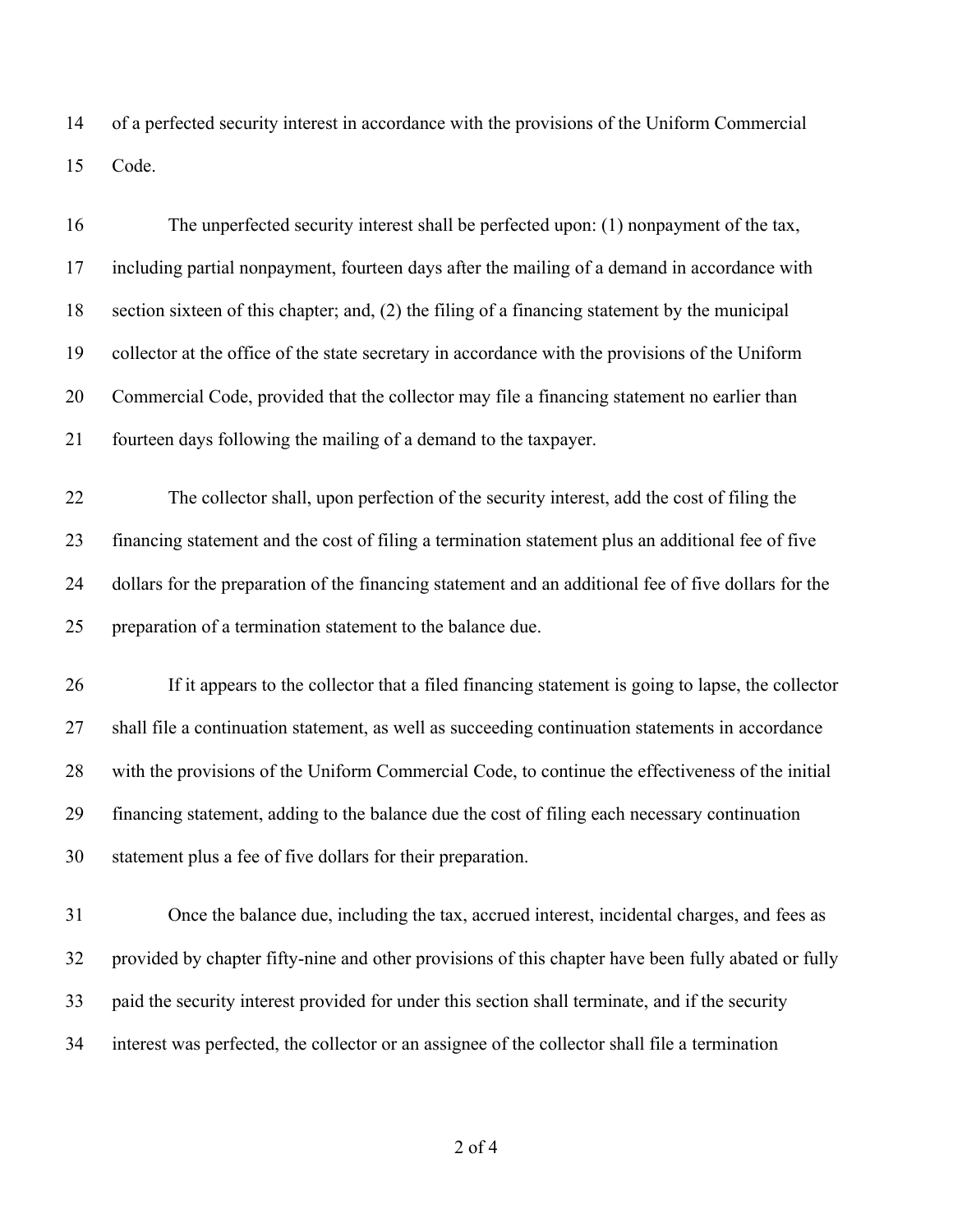statement at the office of the state secretary in accordance with the provisions of the Uniform Commercial Code.

 The collector may assign an underlying personal property tax receivable in accordance with the procedures provided for in section 2C of this chapter provided that the provisions of the Uniform Commercial Code governing the assignment of a security interest are also followed. In the event of a direct conflict between section 2C of this chapter and the provisions of the Uniform Commercial Code, the provisions of the Uniform Commercial Code shall control as to the assignment of the security interest and the provisions of this chapter shall control as to the assignment of the tax receivable.

 If a tax receivable and security interest has not previously been assigned, the collector shall assign the tax receivable and the security interest, in accordance with the provisions of the Uniform Commercial Code, to any other secured party holding a concurrent security interest in the same personal property, regardless of when the other secured party's interest was perfected, if that secured party fully pays the balance due to the collector.

 All remedies available to holders of secured interests under the provisions of the Uniform Commercial Code for default of an underlying obligation shall be available to the collector or to an assignee to collect the balance due and the use of the provisions of the Uniform Commercial Code by the collector or an assignee shall not interfere with the ability of the collector or an assignee to use other remedies, including the further accrual of interest on the tax receivable, as provided in chapter fifty-nine, this chapter or any other applicable provision of law to collect the balance due.

of 4